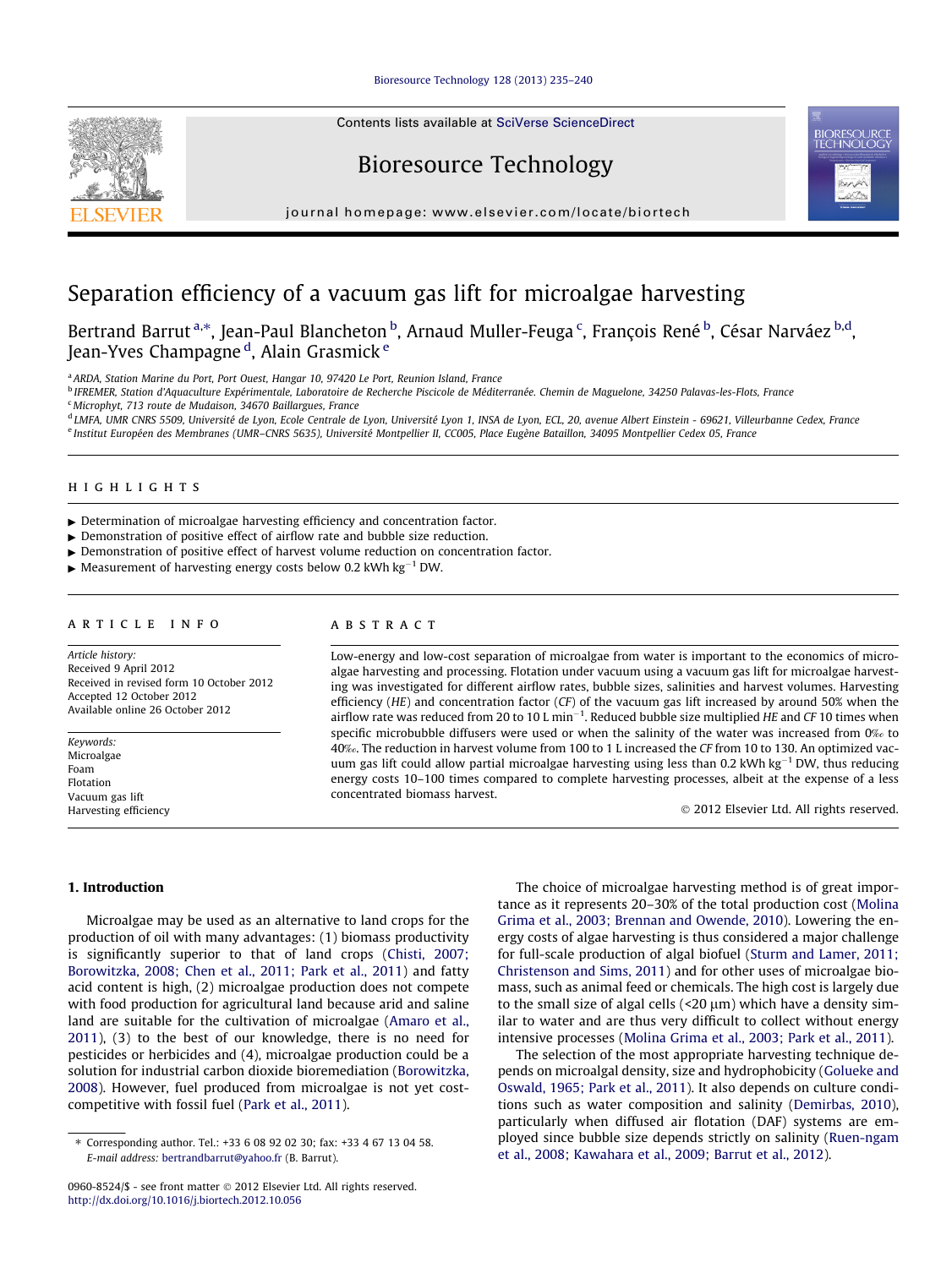Continuous centrifugation is currently the preferred process for biomass separation is as it is rapid and efficient ([Rawat et al.,](#page-5-0) [2011\)](#page-5-0). However, the method requires a high energy input and a primary concentration step for it to be viable for extensive biofuel production [\(Sun et al., 2011](#page-5-0)). Gravity sedimentation is also used as it is simple and highly energy-efficient [\(Rawat et al., 2011](#page-5-0)), but the process only works for microalgae of a relatively large size and that grow to high densities e.g. Arthrospira spp., or when the pH is increased and/or chemical flocculants are added to the water ([Knuckey et al., 2006; Amaro et al., 2011; Chen et al., 2011](#page-5-0)), which is often expensive. A solution would be to induce auto-flocculation, which is the spontaneous aggregation of particles favoring their sedimentation. Auto-flocculation may be induced by interrupting or limiting carbon dioxide supply ([Demirbas, 2010](#page-5-0)). Filtration by microstrainers is also commonly used for solid–liquid separation. Some problems encountered with this method include incomplete solids removal and membrane fouling by bacterial biofilms. Although the first problem may be solved by using flocculation, regular cleaning or membrane replacement, generating sizable costs, is required to solve the second problem [\(Amaro et al., 2011; Rawat](#page-5-0) [et al., 2011\)](#page-5-0).

Air flotation has also emerged as a means for harvesting of microalgae. DAF is often used for water treatment as an efficient clarification step, notably when treating water containing hydrophobic matter and algae ([Demirbas, 2010; Sturm and Lamer, 2011\)](#page-5-0). The method consists of injecting air at the bottom of a water column to form an upward stream of bubbles. Tiny air bubbles may attach to the surface of microalgae and carry them to the surface, forming a concentrated layer of foam which is separated from the water by skimming. The main cost of this method is related to the power required for the injection of air. Furthermore, chemical flocculation is often necessary prior to DAF, which increases total harvesting costs ([Christenson and Sims, 2011](#page-5-0)).

In view of the potential interest in flotation, the purpose of the present study was to assess the harvesting efficiency of a vacuum gas lift associated or not to complete separation systems currently used in microalgae production. The innovative technology combines flotation and foaming under negative relative pressure (lower than 1 barA) to develop a very large interface between the liquid and gas phases that favors the retention of hydrophobic compounds present in the water.

# 2. Methods

# 2.1. Experimental setup

The experimental equipment included a 2,000-L buffer tank (1) open to the air and connected to a vacuum gas lift, kindly provided by COLDEP®  $(2)$ , composed of two concentric vertical transparent 6 m long PVC pipes. The outer diameter (OD) of the internal pipe was 160 mm. The diameter of the external pipe was 315 mm (OD) along the first meter and 250 mm (OD) after the first meter and up to the top (Fig. 1). The top of the vacuum gas lift was hermetically closed and connected to a vacuum pump (3) (BUSCH–Mink MM.1100.BV) providing a maximal airflow of 60  $m^3$  h<sup>-1</sup>. The vacuum raises the water in the pipes. A pressure gage (4) ranging from  $-1$  bar to  $+1$  bar, connected to the frequency converter of the pump's electric motor, was used to control pressure and regulate water height in the vacuum gas lift. The vacuum increases the stripping of dissolved gasses, especially dissolved oxygen which, when present in excess, has an inhibiting effect on photosynthesis [\(Park](#page-5-0) [et al., 2011](#page-5-0)) and allows the gas removed from the fluid to be collected for storage and treatment if required. At the top of the vacuum gas lift, the water surface level was maintained above the internal tube (Fig. 1) to establish the circulation between the riser (internal tube) and the downcomer (space between internal and external tube) and to collect the foam by skimming. The separated foam was then stored under vacuum in a 100 L harvest tank (6), equipped with an outlet valve at the bottom to collect the harvest. In the downcomer, the water flowed back to the pumping tank with a velocity ranging between 0.15 and 0.25 m  $s^{-1}$ , which is the range generally used for algal ponds ([Craggs, 2005](#page-5-0)). The vacuum gas lift



Fig. 1. Vacuum gas lift experimental set-up.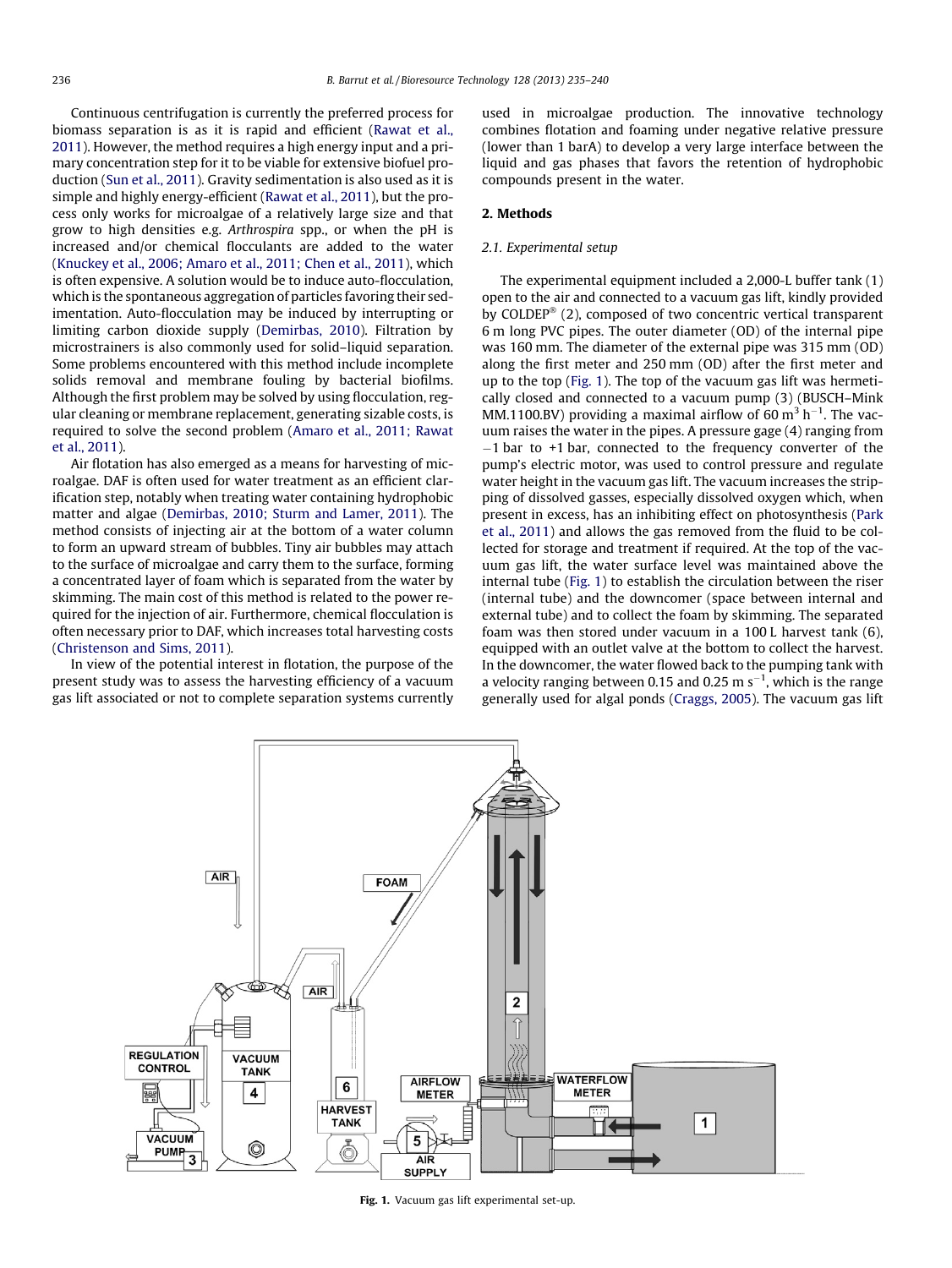Table 1 Combination of parameters tested to quantitate microalgae harvesting efficiency (HE) and concentration factor (CF) and harvesting efficiency of the vacuum gas lift.

| Air flow $Q_C$ (L min <sup>-1)</sup> | Injection type                          | Salinity $(\%_0)$  | Microalgae concentration (g $L^{-1}$ DW) | Harvest volume (L)  |
|--------------------------------------|-----------------------------------------|--------------------|------------------------------------------|---------------------|
|                                      |                                         |                    |                                          |                     |
| 10, 20, 40, 60 or 100                | Open tube, fine bubbles or microbubbles | 0, 5, 10, 20 or 40 | $0.4 \text{ or } 0.8$                    | 1, 2, 20, 40 or 100 |

can therefore be defined as a partial and not a complete harvesting system, such as centrifugation, because the part of the biomass that is not separated is flowing back into the buffer tank.

Air was injected close to the bottom of the inner tube using an electric compressor (5) (BECKER DT4.40K), which delivers a maximum of 40  $\mathrm{m}^3$  h<sup>-1</sup> at a pressure of 1 bar. Various types of injectors were used: an open tube diffuser which creates a swarm of large bubbles (>3 mm), an injector working at a pressure of 0.5 bar which creates fine bubbles (1 mm) and an injector working at a pressure of 1 bar which creates tiny bubbles (<1 mm). Injected air pressure was controlled by a pressure gage and airflow was measured using a rotameter (Key Instrument MR 3000 Series Flowmeter  $\pm 5$  L min<sup>-1</sup>).

#### 2.2. Microalgae cultures description

Mixed algal cultures in fresh water (salinity < 1‰) and sea water (salinity around 40‰) were carried out in Palavas-les-Flots, France and inoculated from nearby natural ponds. The algae were cultured in  $2-m^3$  tanks with air bubbling and macronutrients enrichment from an organic fertilizer with an NPK profile of 7– 3–7. The salinity of the outdoor cultures was measured prior to each separation. The average size of algae was between 1 and  $20 \mu$ m. Harvesting trials were also carried out at intermediate salinities by diluting the marine algae polyculture using tap water, without impairing their survival.

# 2.3. Assessment the microalgae concentration and parameters tested

Each separation trial lasted 1 h. Samples were collected at the beginning and at the end of each trial from the circulating suspension and from the foam at the top of the column. To evaluate the suspended solid concentration, all samples were centrifuged with a SIGMA 3–18 K centrifuge at 4000 rpm and  $4^{\circ}$ C for 20 min. The precipitate material was dried in an aluminum cup for 24 h at 70  $\degree$ C using a drying chamber. The cup was weighed again to quantitate the dry weight (DW) of the microalgae with salts. The weight of the salts was deduced on the basis of the salinity of the water and of the volume of the precipitate.

The concentration factor (CF) was calculated by dividing the microalgae concentration in liquefied foam  $C_{\text{foam}}$  at the end of each trial by the average microalgae concentration in the initial suspension  $C_i$ :

$$
CF = \frac{C_{\text{foam}}}{C_i} \tag{1}
$$

The total biomass dry weight Q can be calculated by the following equation:

$$
Q = C \times V \tag{2}
$$

where C is the concentration of microalgae in the suspension  $(g L^{-1} DW)$  and V is the volume of the suspension (L). Harvesting efficiency (HE) was calculated by dividing the weight harvested  $Q_{\text{foam}}$  by the weight of the suspension before beginning the trial  $Q_i$ :

$$
HE = \frac{Q_{\text{foam}}}{Q_i} \times 100\tag{3}
$$

For each experiment conducted to quantitate harvesting efficiency, one parameter was tested and the other fixed. This procedure was reproduced for all tested parameters. The parameters and their ranges are shown in Table 1. Concerning the fixed parameters, an average value was chosen in most cases. The fixed parameters are given in figure or table legends.

# 3. Results

# 3.1. Effect of airflow rate, injector type and bubble size on harvesting efficiency and concentration factor

High airflow rates had a negative effect on harvesting efficiency as it decreased from 8.8% to 2.9% when air was injected at 10–  $100$  L min<sup>-1</sup>, respectively (Table 2). High airflow rates also had a negative impact on the concentration factor. The increase from 10 to 20 L min<sup>-1</sup> and from 20 to 40 L min<sup>-1</sup> of air injected reduced the concentration factor from 54% to 24%, respectively. Over  $40$  L min<sup>-1</sup>, the concentration factor remained stable around a low value of 1.5. The foam extracted during the experiments with airflow rates between 40 and 100 L min<sup>-1</sup> was whitish. At lower air injection rates, water flow was more stable and homogeneous, which allowed the formation of green-colored foam, indicating the presence of microalgae.

Harvesting efficiency increased from 2.1% with fine air bubbling to 10.7% with micro air bubbling whereas the difference of 0.4% between open tube and a fine bubbling was low [\(Fig. 2](#page-3-0)). Switching from open tube to fine air bubbling or microbubbling multiplied the concentration factor by 1.2 and 5.7, respectively. The microalgae were more concentrated in the foam when the air bubble size was reduced.

# 3.2. Effect of salinity and initial microalgae concentration on harvesting efficiency and concentration factor

Salinity had a positive effect on harvesting efficiency as HE increased from 2.6% in fresh water to 22.8% for a culture with  $40 g L^{-1}$  salinity [\(Table 3\)](#page-3-0). In fresh water, the foam was aerated, made up of large bubbles, difficult to liquefy and showed no coloration whereas in sea water, it was dense, green-colored and easier

Table 2

Microalgae harvesting efficiency (HE) (average ± SD, n = 3) and concentration factor (CF) (average ± SD, n = 3) obtained after 1 h for different airflow rates with fine bubble air injection, from a culture volume of 2 m<sup>3</sup> at 40‰ salinity and with a harvest volume of 40 L.

| Airflow $(L \text{ min}^{-1})$ | Initial concentration (g DW $L^{-1}$ ) | Final concentration (g DW $L^{-1}$ ) | Initial biomass (g DW) | Harvested biomass (g DW) | $HE$ (%)       | CF             |
|--------------------------------|----------------------------------------|--------------------------------------|------------------------|--------------------------|----------------|----------------|
| 10                             | 0.346                                  | 0.315                                | 692                    | 60.7                     | $8.8 \pm 0.76$ | $4.4 \pm 0.38$ |
| 20                             | 0.421                                  | 0.404                                | 843                    | 34.4                     | $4.5 \pm 0.47$ | $2.0 \pm 0.21$ |
| 40                             | 0.280                                  | 0.272                                | 561                    | 17.5                     | $2.9 \pm 0.36$ | $1.6 \pm 0.19$ |
| 60                             | 0.409                                  | 0.397                                | 818                    | 23.9                     | $2.9 \pm 0.67$ | $1.5 \pm 0.34$ |
| 100                            | 0.269                                  | 0.261                                | 538                    | 15.4                     | $2.7 \pm 0.76$ | $1.4 \pm 0.40$ |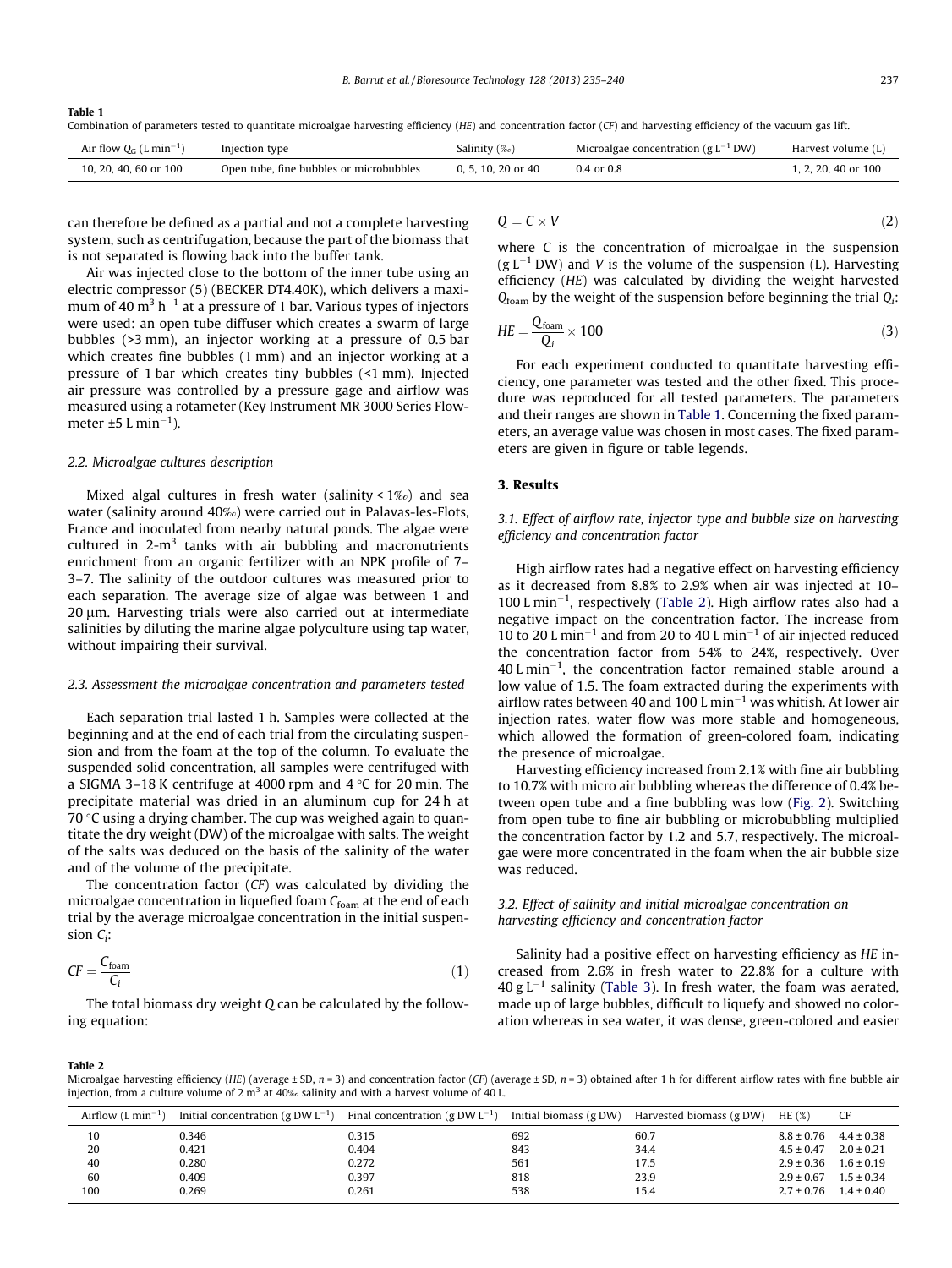<span id="page-3-0"></span>

**Fig. 2.** Concentration factor (CF) (average  $\pm$  SD,  $n = 3$ ) and harvesting efficiency (HE) (average  $\pm$  SD,  $n = 3$ ) obtained for different injection types with an airflow rate of 40 L min<sup>-1</sup> in a culture volume of 2 m<sup>3</sup> at 40‰ of salinity and for a harvest volume of 20 L.

to liquefy into a concentrated suspension of algae. There was also a positive relationship between an increase in salinity and the microalgae concentration factor. In sea water and under the test conditions  $(10 \text{ L min}^{-1}$  of air microbubbles), concentration factor values were over 100. In sea water (40‰), the concentration factor was around 10 times higher than that in fresh water.

Doubling the microalgae concentration in the culture from 0.4 to  $0.8 \text{ g L}^{-1}$  also doubled the concentration of the harvest from 33.6 to 61.2 g  $L^{-1}$  (Fig. 3). The concentration of microalgae in the water also had a positive effect on foaming intensity and density. Nevertheless, in both cases, concentration factor values were similar and between 76 and 87, i.e. the value was slightly dependent on the initial concentration of microalgae.

# 3.3. Effect of harvest volume on harvesting efficiency, concentration factor and energy costs

The effect of harvest volume on harvesting efficiency for a vacuum gas lift optimized for harvesting microalgae (microbubbles and air diffusion at 10 L min<sup>-1</sup>) is presented in [Table 4](#page-4-0). For the same device, the higher the harvested volume, the higher the harvesting efficiency: 6.5% and 49.5% for 1–100 L of harvested volume, respectively. However, when the harvested volume increased, the concentration factor decreased from 130 for 1 L harvested to 10 for 100 L harvested. Conversely, the final dry weight of microalgae harvested was more important when the volume of harvest increased, even if less concentrated, with 385 g for 100 L harvested and only 50 g for 1 L.

The microalgae harvesting costs of an optimized vacuum gas lift depend on harvest volume: lower harvest volumes correspond to lower biomass harvests and higher harvesting energy costs per kg DW and conversely [\(Table 5\)](#page-4-0).



Fig. 3. Harvest concentration (average  $\pm$  SD,  $n = 3$ ) and concentration factor (CF) (average  $\pm$  SD,  $n = 3$ ) obtained for two different initial microalgae concentrations of 1 m<sup>3</sup> cultures at 50‰ of salinity with an airflow rate of 10 L min<sup>-1</sup> in microbubble air diffusion and a harvest volume of 1 L.

#### 4. Discussion

# 4.1. Airflow rate

As indicated by [Rubin et al. \(1966\)](#page-5-0), the harvesting efficiency of microorganisms such as microalgae is optimum with low air injection flow rates. An increase in airflow leads to an increase in water flow and turbulences. The interactions between air bubbles and particles such as collision, adhesion and detachment are influenced by capillary force, particle weight and turbulence intensity [\(Phan](#page-5-0) [et al., 2003; Nguyen and Evans, 2004; Nguyen and Nguyen,](#page-5-0) [2009\)](#page-5-0). Furthermore, foam formation at the top of the vacuum gas lift is sensitive to turbulences and foaming intensity decreases with increased airflow rates. At high rates, concentrated particles in the foam are resuspended, which results in a less concentrated foam.

Harvesting efficiency and concentration factor of the vacuum gas lift thus appear to be higher with low airflow rates, which reduce energy costs. Nonetheless, irrespective of airflow rate, harvesting and concentration efficiencies remain limited (concentration factor lower than 10) when fine bubble air diffusion is used.

# 4.2. Injector type and bubble size

A microbubbling system was advantageous even if the concentration factor remained low in this experiment. Microbubble air diffusion resulted in the production of a swarm of bubbles with a diameter of less than 2 mm, i.e. significantly smaller than fine or large bubbles where bubble diameters were between 2 and 5 mm or larger than 5 mm, respectively [\(Barrut et al., 2012\)](#page-5-0). The capture efficiency of bubbles has been shown to decrease with an increase in size due to fewer interactions at the gas/liquid interface [\(Cassell et al., 1975; Nguyen and Kmet, 1992; Huang, 2009;](#page-5-0)

Table 3

Microalgae harvesting efficiency (HE) (average ± SD,  $n = 3$ ) and concentration factor (CF) (average ± SD,  $n = 3$ ) obtained after 1 h for different salinities in a culture volume of 1 m<sup>3</sup> and a harvest volume of 2 L with a microbubble airflow rate of 10 L min<sup>-1</sup>.

| Salinity $(\%_0)$ | Initial concentration (g DW $L^{-1}$ ) | Final concentration (g DW $L^{-1}$ ) | Initial biomass (g DW) | Harvested biomass (g DW) | HE(%)           |                  |
|-------------------|----------------------------------------|--------------------------------------|------------------------|--------------------------|-----------------|------------------|
| 0                 | 0.144                                  | 0.140                                | 144                    | 3.8                      | $2.6 \pm 0.28$  | $13.2 \pm 1.31$  |
|                   | 0.217                                  | 0.202                                | 217                    | 14.1                     | $6.5 \pm 0.67$  | $32.6 \pm 3.35$  |
| 10                | 0.248                                  | 0.224                                | 248                    | 24.4                     | $9.8 \pm 0.75$  | $49.6 \pm 3.78$  |
| 20                | 0.338                                  | 0.280                                | 338                    | 58.3                     | $17.2 \pm 1.42$ | $86.1 \pm 4.89$  |
| 40                | 0.319                                  | 0.246                                | 319                    | 72.7                     | $22.8 \pm 0.22$ | $114.1 \pm 0.94$ |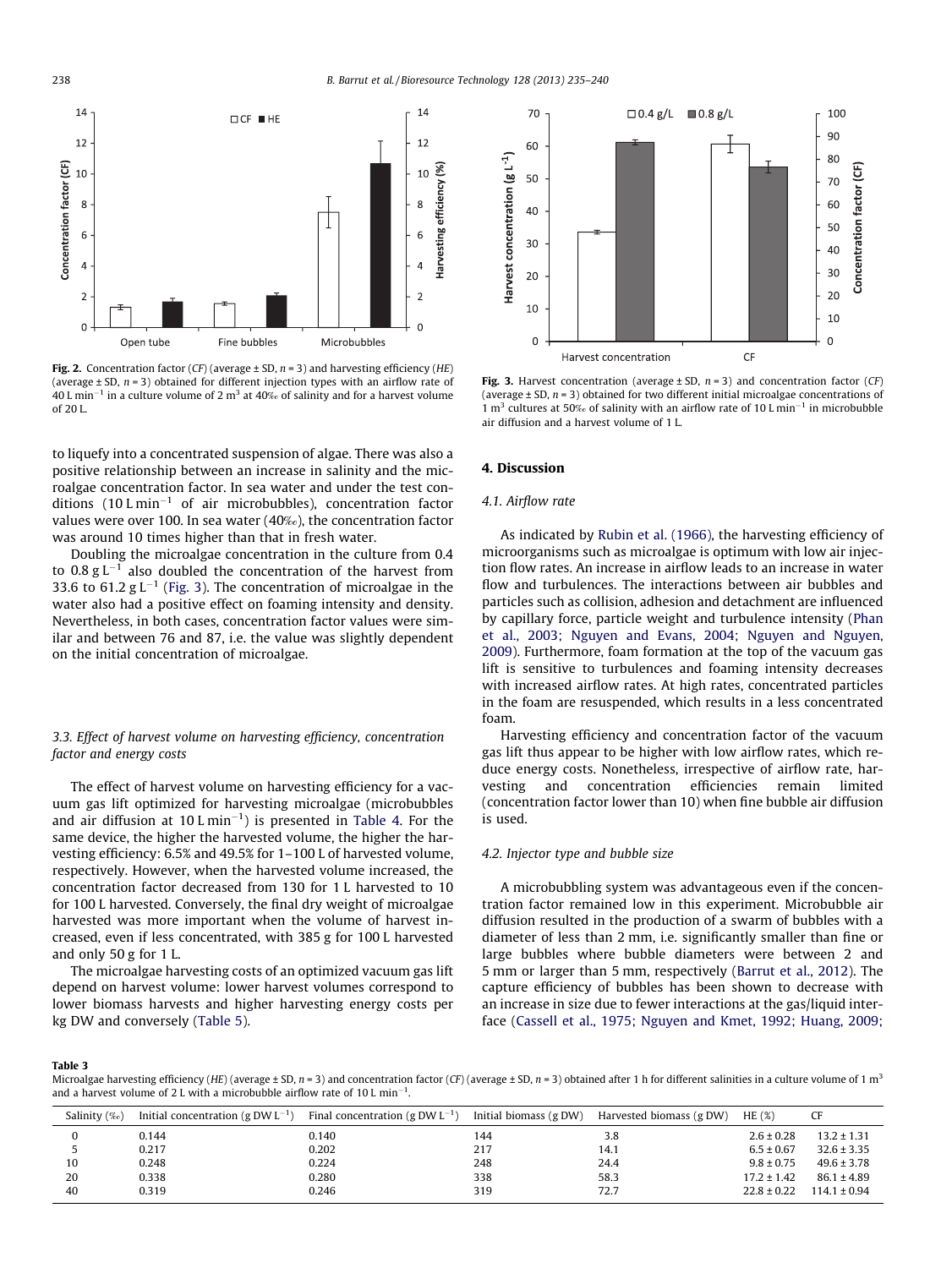#### <span id="page-4-0"></span>Table 4

Microalgae harvesting efficiency (HE) (average ± SD,  $n = 3$ ) and concentration factor (CF) (average ± SD,  $n = 3$ ) obtained in 1 h for different harvested volumes from a microalgae culture with a volume of 2 m<sup>3</sup> and a salinity of 40‰ and with an airflow rate of 10 L min<sup>-1</sup> in microbubble air diffusion.

| Harvest volume<br>(L) | Initial concentration<br>$(g DW L^{-1})$ | Final concentration<br>$(g DW L^{-1})$ | Initial biomass<br>(g DW) | Harvested biomass<br>(g DW) | HE(%)           | CF               |
|-----------------------|------------------------------------------|----------------------------------------|---------------------------|-----------------------------|-----------------|------------------|
|                       | 0.386                                    | 0.361                                  | 772                       | 50.4                        | $6.5 \pm 0.54$  | $130.6 \pm 8.51$ |
|                       | 0.396                                    | 0.353                                  | 792                       | 86.9                        | $11.0 \pm 0.75$ | $109.7 \pm 9.55$ |
| 20                    | 0.396                                    | 0.315                                  | 792                       | 167.7                       | $21.2 \pm 4.29$ | $21.2 \pm 5.84$  |
| 40                    | 0.414                                    | 0.310                                  | 827                       | 219.0                       | $26.5 \pm 4.18$ | $13.2 \pm 3.78$  |
| 100                   | 0.389                                    | 0.207                                  | 778                       | 384.9                       | $49.5 \pm 6.37$ | $9.9 \pm 1.63$   |

#### Table 5

Energy costs of microalgae separation by vacuum gas lift flotation as a function of the harvested volume obtained in 1 h.

| Final concentration (g DW $L^{-1}$ ) | Harvested biomass (g DW) | Vacuum airlift energy used (KWh) | Harvesting energy costs (KWh kg $DW^{-1}$ ) |
|--------------------------------------|--------------------------|----------------------------------|---------------------------------------------|
| 50.4                                 | 50.4                     | $0.06 - 0.17$                    | $1.19 - 3.37$                               |
| 43.4                                 | 86.9                     | $0.06 - 0.17$                    | $0.69 - 1.96$                               |
| 8.4                                  | 167.7                    | $0.06 - 0.17$                    | $0.36 - 1.01$                               |
| 5.5                                  | 219.0                    | $0.06 - 0.17$                    | $0.27 - 0.78$                               |
| 3.8                                  | 385.0                    | $0.06 - 0.17$                    | $0.16 - 0.44$                               |
|                                      |                          |                                  |                                             |

[Liu et al., 2010](#page-5-0)). The foam was therefore more loaded with microalgae using microbubble air diffusion. The small differences between fine bubbles and open tube air injection in harvesting efficiency and concentration factor values are probably attributable to the low values obtained under these conditions i.e. with an airflow rate of 40 L min<sup>-1</sup>. The difference would probably have been higher with an airflow rate of  $10 \,$ L min<sup> $-1$ </sup>, which increases harvesting efficiency and concentration factor values.

#### 4.3. Salinity

Increasing salinity makes it possible to reduce average air bubble size and to maintain micron-size bubbles without massive coalescence [\(Ruen-ngam et al., 2008; Kawahara et al., 2009\)](#page-5-0), resulting in increased harvesting efficiency and concentration factor values.

In sea water, the average air bubble diameter is smaller than in fresh water due to the absence of bubble coalescence. The specific surface area developed is higher, interactions are more efficient and the foam is more concentrated. The presence of surface active substances in sea water also allows the formation of a dense and large layer of foam on the surface (top of the vacuum gas lift), favorable to foam fractionation ([French et al., 2000; Suzuki et al.,](#page-5-0) [2008; Teixeira et al., 2010\)](#page-5-0). Knowing that harvesting efficiency is higher in sea water is critical as microalgae cultured in this environment for sustainable production of biofuels would not compete with food crops for fresh water [\(Borowitzka, 2008\)](#page-5-0).

# 4.4. Initial microalgae concentration in the culture

As [Edzwald \(2010\)](#page-5-0) has already shown, when the microalgae culture is more concentrated initially, the harvest is also more concentrated. However the concentration factor was slightly reduced (11.6%) when the initial microalgae concentration in the culture was doubled from 0.4 to 0.8 g  $L^{-1}$  DW; it did not seem to be sensitive to the initial concentration. This system is therefore probably able to concentrate an algal pond with a low microalgae concentration with nearly the same efficiency as a highly concentrated culture. The high concentration factor (around 80) obtained with relatively low initial microalgae concentrations showed that, in contrast to centrifugation, high concentrations of microalgae (over 1 g  $L^{-1}$  DW) are not required for the vacuum gas lift to be economically satisfying. This result is also of great significance when the system is to be used for microalgae pre-concentration as the vacuum gas lift is able to concentrate microalgae from low density cultures without harming them. The system could be used, to accelerate the increase in density of algal ponds or to inoculate large volumes of a monospecific selected microalgae under controlled conditions.

# 4.5. Harvested volume and energy costs

Increasing the harvest volume of the vacuum gas lift per hour is associated with a less concentrated harvest and a larger harvest volume required for the production of 1 kg of microalgae dried biomass. Large volumes are generally less interesting for industrial purposes because the drying step costs more and larger volumes require larger storage capacities.

The harvesting of small volumes reduces final treatment (centrifugation), transportation and storage costs. Moreover, when the foam is concentrated, auto-flocculation occurs rapidly due to frequent cell–cell encounters [\(Chen et al., 2011\)](#page-5-0). For a given type of microalgae under given culture conditions, the microalgae concentration in the flocculated culture remains constant irrespective of harvest concentration and represents around 90% of the microalgae biomass ([Knuckey et al., 2006](#page-5-0)). Nevertheless, the volume of the flocculated culture and flocculation time vary with the cell density at harvest. By eliminating the clarified upper part of the harvested volume after sedimentation, almost the entire microalgae biomass may be harvested without any additional energy. Regarding energy consumption, there is no need to concentrate the harvest above the auto-flocculation value of around 3–  $5 g L^{-1}$ , which was achieved in a reasonable time (under 30 min). To reduce energy costs, it is thus necessary to harvest the largest possible volumes with a sufficient concentration in microalgae for auto-flocculation to occur.

According to [Cadoret and Bernard \(2008\)](#page-5-0), the production and harvesting costs of microalgae range from 3.5 to 50  $\epsilon$  kg<sup>-1</sup> of dry matter, depending on the method used. Of these costs, 20–30% are attributable to harvesting, namely  $0.9-12.5 \in \text{kg}^{-1}$  DW (corresponding in 2008 to around 8.2-32 kWh  $kg^{-1}$  DW). At this price, the algal biomass produced may only be commercialized as highvalue products such as cosmetics or highly valuable molecules ([Park et al., 2011](#page-5-0)).

For biofuel production, the algal biomass with a high lipid content needs to be produced at a cost of around  $0.7 \in \text{kg}^{-1}$  DW or less, i.e. harvesting costs of below  $0.2 \in \text{kg}^{-1}$  DW [\(Borowitzka, 2008\)](#page-5-0). With the method explored in the present study, harvesting costs would be between 0.02 and  $0.4 \in \text{kg}^{-1}$  DW (0.16 and 3.37 kWh kg<sup>-1</sup> DW), which could be suitable for biofuel production.